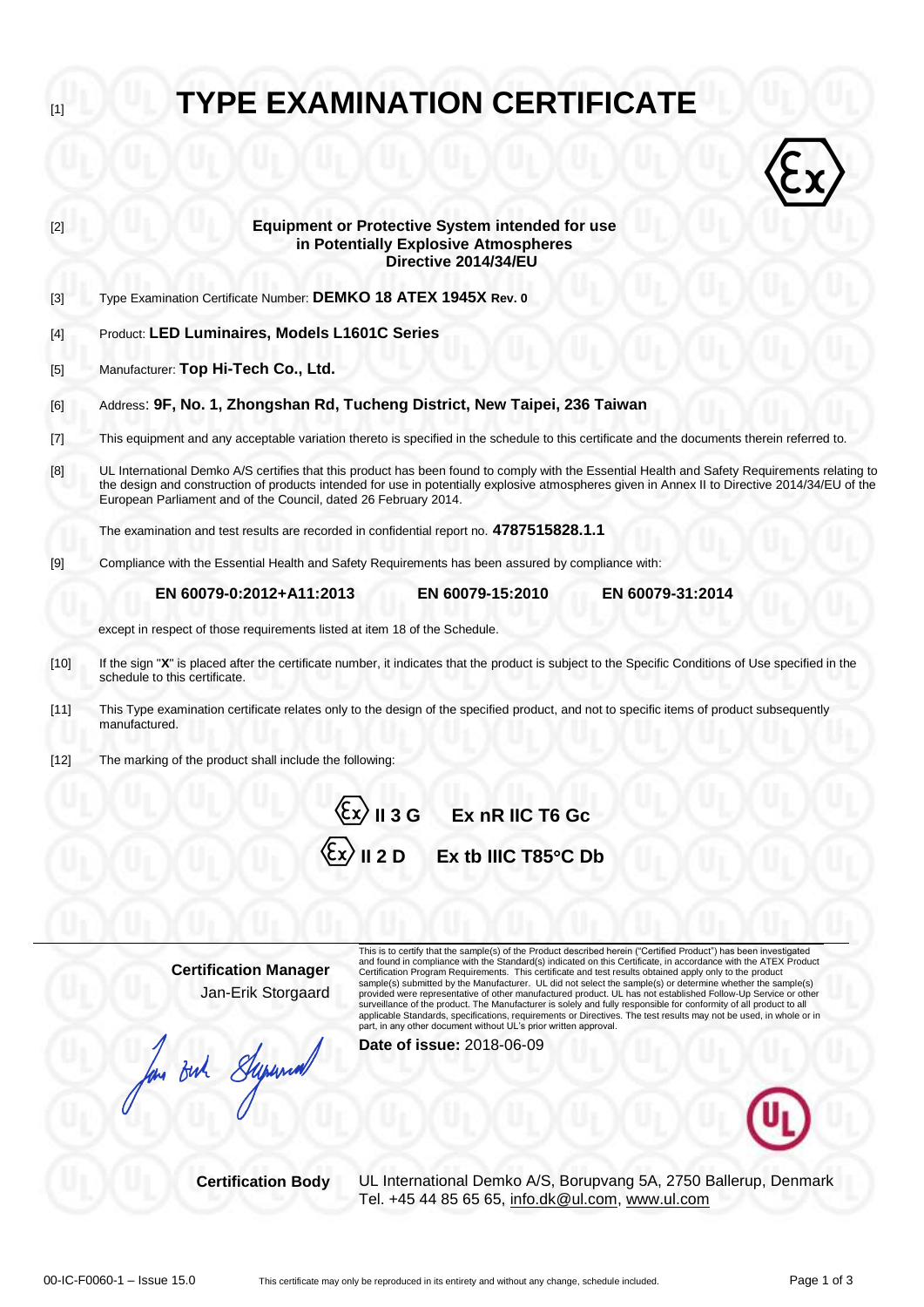# [13] **Schedule** [14] **TYPE EXAMINATION CERTIFICATE No. DEMKO 18 ATEX 1945X Rev. 0**

# [15] Description of Product:

The Model L1601C Series of LED luminaires is suitable for use in hazardous location classified as Zone 2 and Zone 21. This luminaire consists of one "nR"/"tb" chamber. The enclosure material is aluminum alloy and plastic. The light-transmitting part is made of plastic. The gasket is used to maintain the IP rating. The entry for wiring through integral cable gland maintains the degree of protection.

Nomenclature for Luminaires:

The complete luminaire catalogue number example is as follows:

| $\sim$<br>Udl. | ---<br>. | 1601<br>ו טס | w |  | $\sim$<br>◡ |  |
|----------------|----------|--------------|---|--|-------------|--|
| No.            |          |              |   |  |             |  |

1 – Brand name

THT = Top Hi-Tech Co., Ltd.

- 2 Category of product H = HazLoc LED lighting
- 3 Model name
	- 1601 = Model L1601C series
- 4 Designates lamp length
	- $D =$  Short size (1 ft)
	- $E =$  Middle size (2 ft)
	- $F =$  Long size (4 ft)
- 5 Designates type of Top Cover N = No Top Cover exist
- 6 Designates type of LED module H = SMD type LED bar
- 7 Designates CCT of LED  $C =$  Cool white  $W = Warm$  white
- 8 Designates voltage
	- $1 = 110$  Vac  $2 = 220$  Vac
	- $9 = 277$  Vac
- 9 Designates wattage of LED lighting
	- $AO = 10 W$
	- $B0 = 20 W$
	- $D0 = 40 W$

#### 10 – Designates serial no  $03 = 03$  or

blank, for marketing purposes and no impact on safety

Models covered are as follows:

| Model             | Ambient Temperature range                            | Gas Temperature Code | <b>Dust Temperature Rating</b> |  |
|-------------------|------------------------------------------------------|----------------------|--------------------------------|--|
| THTH1601DNH*1A003 | $-25^{\circ}$ C to $+55^{\circ}$ C                   | T6                   | $T85^{\circ}$ C                |  |
| THTH1601ENH*1B003 | -25 $^{\circ}$ C to +55 $^{\circ}$ C                 | T6                   | $T85^{\circ}$ C                |  |
| THTH1601FNH*1D003 | -25 $^{\circ}$ C to +55 $^{\circ}$ C                 | T6                   | $T85^{\circ}$ C                |  |
| THTH1601DNH*2A003 | -25 $^{\circ}$ C to +55 $^{\circ}$ C                 | T <sub>6</sub>       | $T85^{\circ}$ C                |  |
| THTH1601ENH*2B003 | -25 $\mathrm{^{\circ}C}$ to +55 $\mathrm{^{\circ}C}$ | T6                   | $T85^{\circ}$ C                |  |
| THTH1601FNH*2D003 | -25 $^{\circ}$ C to +55 $^{\circ}$ C                 | T <sub>6</sub>       | $T85^{\circ}$ C                |  |
| THTH1601DNH*9A003 | -25 $^{\circ}$ C to +55 $^{\circ}$ C                 | T <sub>6</sub>       | $T85^{\circ}$ C                |  |
| THTH1601ENH*9B003 | -25 $^{\circ}$ C to +55 $^{\circ}$ C                 | T6                   | $T85^{\circ}$ C                |  |
| THTH1601FNH*9D003 | $-25^{\circ}$ C to $+55^{\circ}$ C                   | T6                   | $T85^{\circ}$ C                |  |

The optical radiation output of the product with respect to explosion protection, according to Annex II clause 1.3.1 of the Directive 2014/34/EU is not covered in this certificate**.**